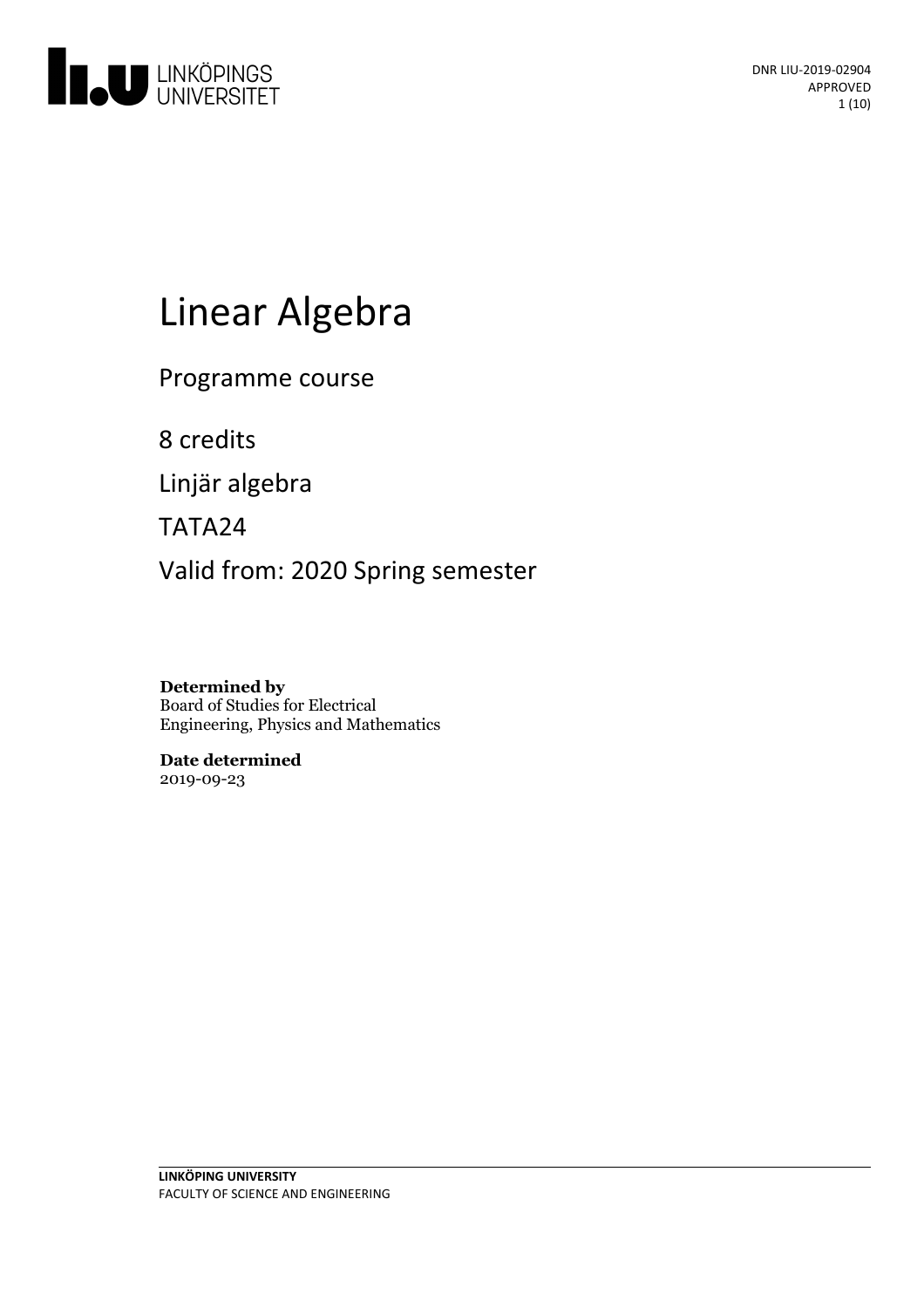# Main field of study

Mathematics, Applied Mathematics

Course level

First cycle

### Advancement level

 $G_1X$ 

# Course offered for

- Master of Science in Biomedical Engineering
- Master of Science in Applied Physics and Electrical Engineering International
- Master of Science in Applied Physics and Electrical Engineering
- Master of Science in Computer Science and Engineering
- Master of Science in Information Technology
- Bachelor's Programme in Mathematics
- Master of Science in Computer Science and Software Engineering

## Entry requirements

Note: Admission requirements for non-programme students usually also include admission requirements for the programme and threshold requirements for progression within the programme, or corresponding.

### Prerequisites

Admisson to the course requires , as well as general university requirements, secondary school mathematics (or equivalent).

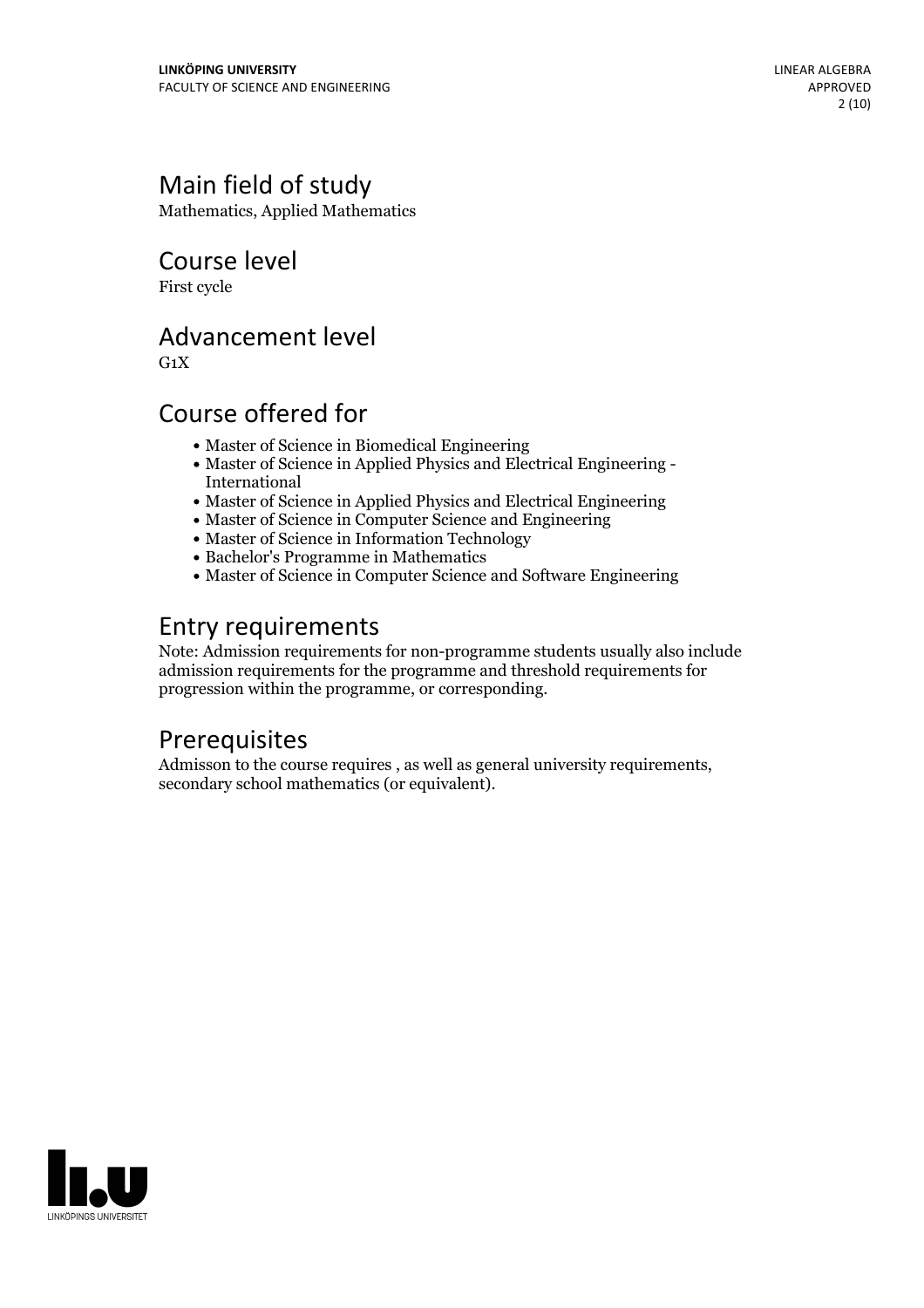# Intended learning outcomes

To give a unified framework for geometrical and algebraic techniques, with applications in analysis, mechanics, numerical analysis, mathematical statistics, control theory, linear optimisation and other subjects. After completing the course the students will be able to read and understand the linear algebra which is used in other courses within the programme and the linear algebra which can be found in technical articles. In order to handle this it is necessary to be able to

- solve systems of linear equations and know of the structure of the set of solutions
- work with inner product and vector product for geometrical vectors
- perform calculations with matrices and determinants
- describe the concept of a vector space and perform calculations with vectors and coordinates
- describe the concept of a linear mapping, determine the matrix of a linear mapping and calculate the null space and the range
- project orthogonally on subspaces and use the method of least squares
- use a change of basis in order to solve problems
- formulate the spectral theorem and use it in order to solve systems of differential equations and systems of difference equations

# Course content

Linear systems of equations. Geometrical vectors, straight lines and planes.<br>Matrices. Vector spaces. Euclidean spaces. Determinants. Linear mappings.<br>Eigenvalues and eigenvectors. Symmetric mappings. Quadratic forms. Syst differential equations.

# Teaching and working methods<br>Teaching is done through lectures and problem classes.

Problem based learning is applied for the IT program and it is coordinated by the course Design and Development of Applications. The course runs over the entire autumn semester.

### Examination

| TEN1 | Written examination | 8 credits | U, 3, 4, 5 |
|------|---------------------|-----------|------------|
| KTR1 | Written test        | o credits | U.G        |

### Grades

Four-grade scale, LiU, U, 3, 4, 5

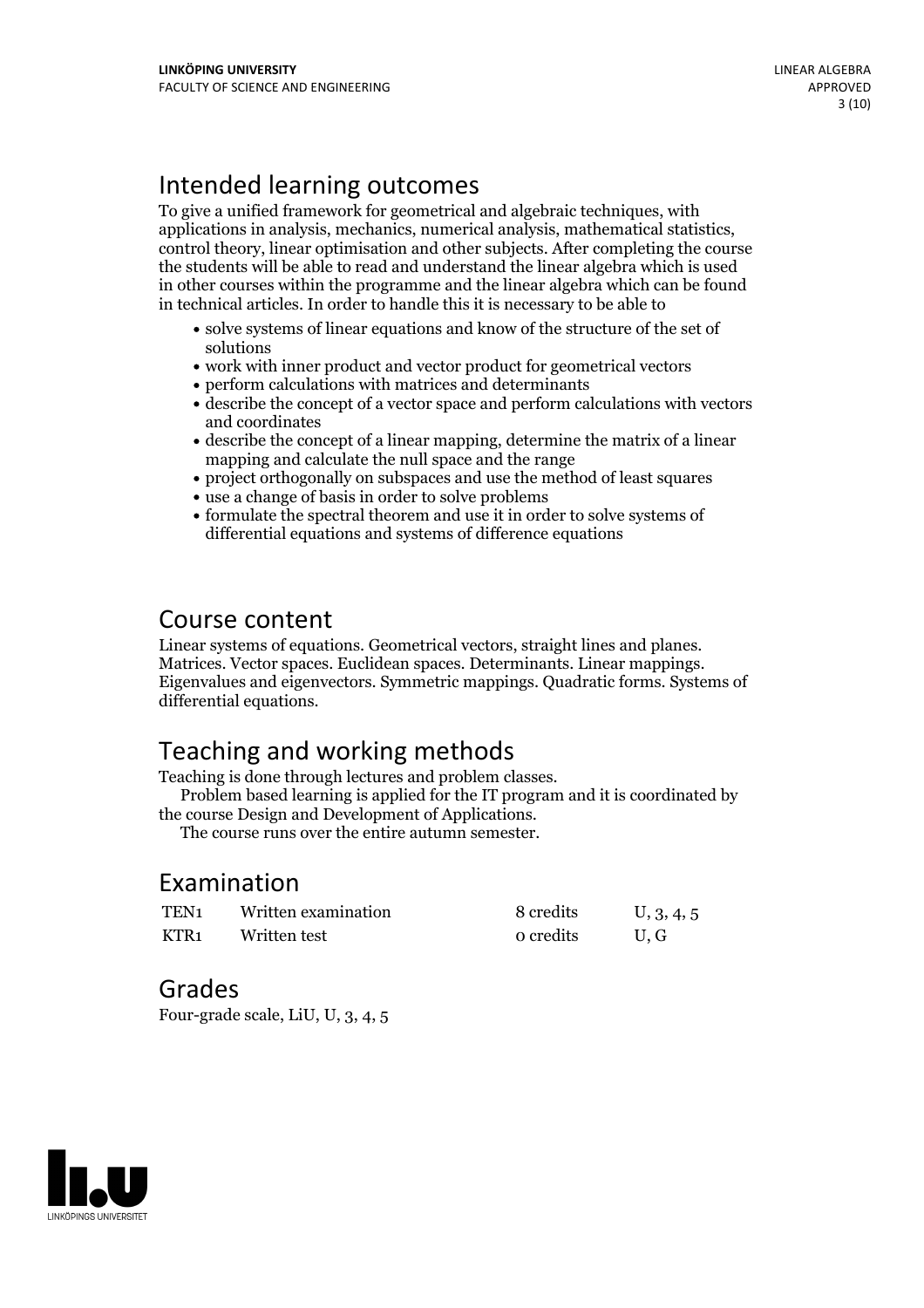# Other information

Supplementary courses: Linear Algebra, honours course, Functional Analysis, Numerical Linear Algebra

#### **About teaching and examination language**

The teaching language is presented in the Overview tab for each course. The examination language relates to the teaching language as follows:

- If teaching language is Swedish, the course as a whole or in large parts, is taught in Swedish. Please note that although teaching language is Swedish, parts of the course could be given in English. Examination language is Swedish.<br>• If teaching language is Swedish/English, the course as a whole will be
- taught in English if students without prior knowledge of the Swedish language participate. Examination language is Swedish or English
- $\bullet$  If teaching language is English, the course as a whole is taught in English. Examination language is English.

#### **Other**

The course is conducted in a manner where both men's and women's

The planning and implementation of a course should correspond to the course syllabus. The course evaluation should therefore be conducted with the course syllabus as a starting point.

### Department

Matematiska institutionen

### Director of Studies or equivalent

Jesper Thorén

### Examiner

Mats Aigner, Axel Hultman

## Course website and other links

<http://courses.mai.liu.se/Lists/html/index-amne-tm.html>

### Education components

Preliminary scheduled hours: 108 h Recommended self-study hours: 105 h

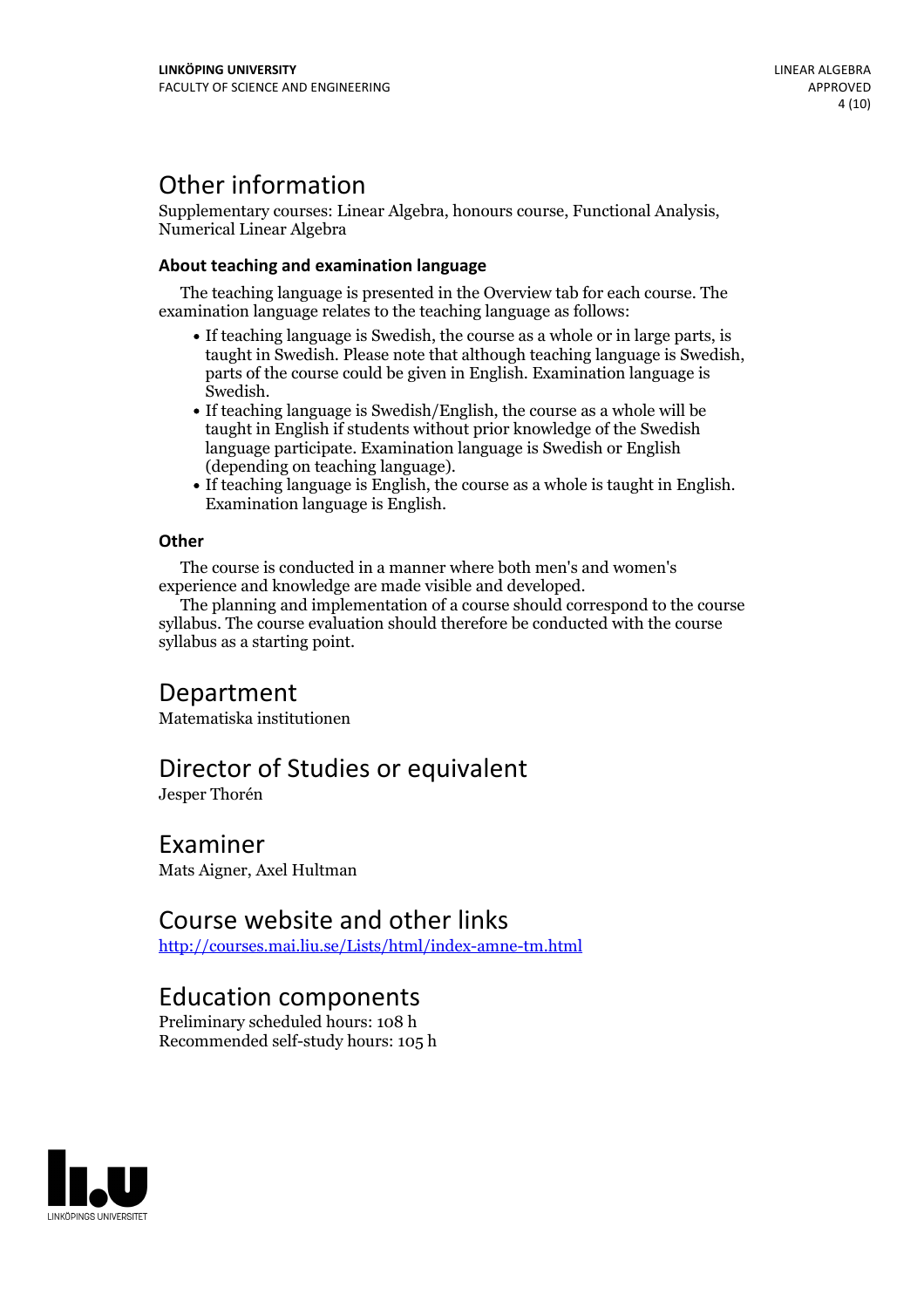# Course literature

**Books** Janfalk, U, *Linjär algebra*

**Compendia**

**Other** *Exempelsamling i linjär algebra*

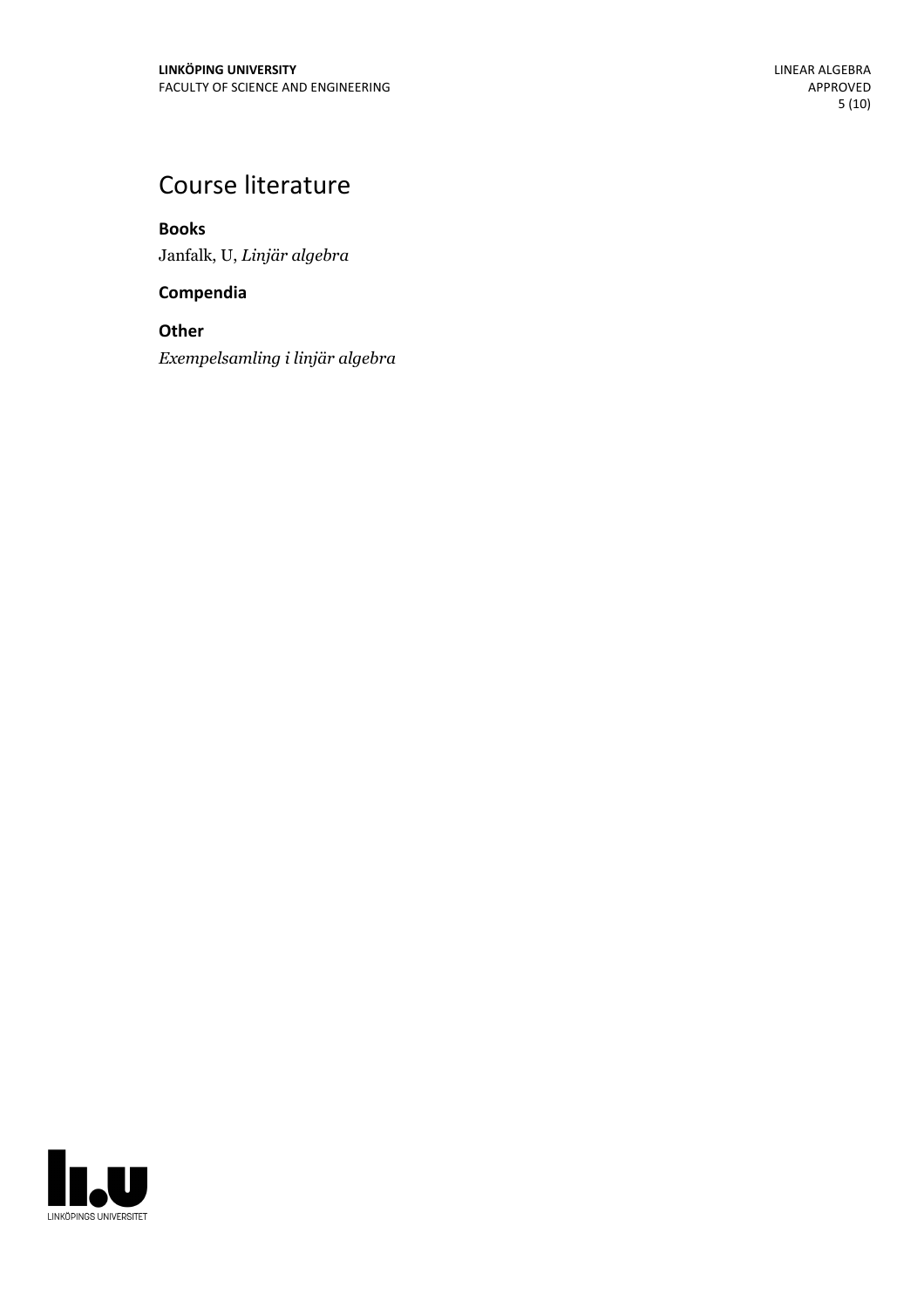# **Common rules**

#### **Course syllabus**

A syllabus must be established for each course. The syllabus specifies the aim and contents of the course, and the prior knowledge that a student must have in order to be able to benefit from the course.

### **Timetabling**

Courses are timetabled after a decision has been made for this course concerning its assignment to a timetable module.

#### **Interrupting a course**

The vice-chancellor's decision concerning regulations for registration, deregistration and reporting results (Dnr LiU-2015-01241) states that interruptions in study are to be recorded in Ladok. Thus, all students who do not participate in a course for which they have registered must record the interruption, such that the registration on the course can be removed. Deregistration from <sup>a</sup> course is carried outusing <sup>a</sup> web-based form: https://www.lith.liu.se/for-studenter/kurskomplettering?l=en.

### **Cancelled courses**

Courses with few participants (fewer than 10) may be cancelled or organised in a manner that differs from that stated in the course syllabus. The Dean is to deliberate and decide whether a course is to be cancelled or changed from the course syllabus.

### **Guidelines relatingto examinations and examiners**

For details, see Guidelines for education and examination for first-cycle and second-cycle education at Linköping University, http://styrdokument.liu.se/Regelsamling/VisaBeslut/917592.

An examiner must be employed as a teacher at LiU according to the LiU Regulations for Appointments

(https://styrdokument.liu.se/Regelsamling/VisaBeslut/622784). For courses in second-cycle, the following teachers can be appointed as examiner: Professor (including Adjunct and Visiting Professor), Associate Professor (including Adjunct), Senior Lecturer (including Adjunct and Visiting Senior Lecturer), Research Fellow, or Postdoc. For courses in first-cycle, Assistant Lecturer (including Adjunct and Visiting Assistant Lecturer) can also be appointed as examiner in addition to those listed for second-cycle courses. In exceptional cases, a Part-time Lecturer can also be appointed as an examiner at both first- and second cycle, see Delegation of authority for the Board of Faculty of Science and Engineering.

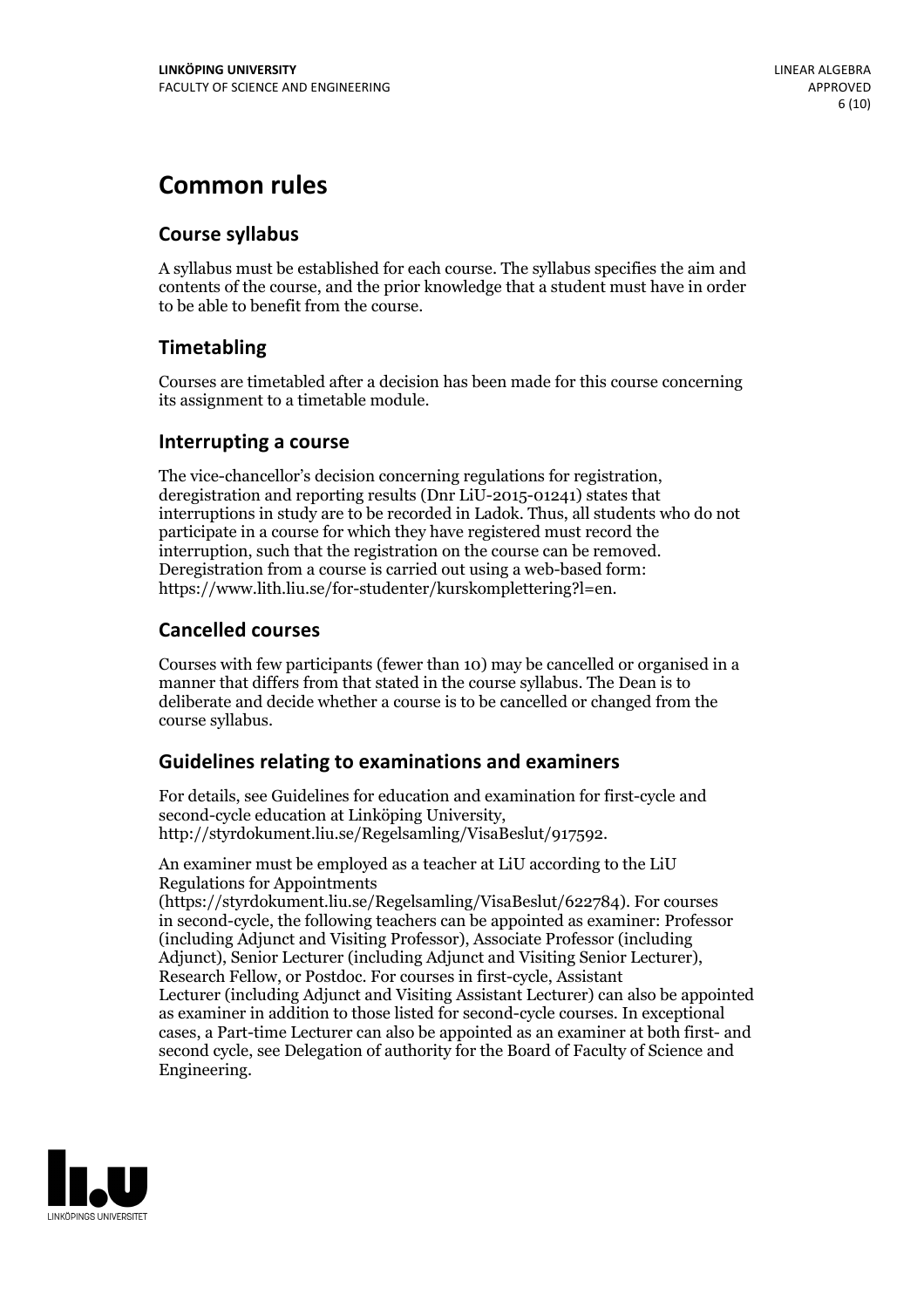#### **Forms of examination**

#### **Examination**

Written and oral examinations are held at least three times a year: once immediately after the end of the course, once in August, and once (usually) in one of the re-examination periods. Examinations held at other times are to follow a decision of the board of studies.

Principles for examination scheduling for courses that follow the study periods:

- courses given in VT1 are examined for the first time in March, with re-examination in June and August
- courses given in VT2 are examined for the first time in May, with re-examination in August and October
- courses given in HT1 are examined for the first time in October, with re-examination in January and August
- courses given in HT2 are examined for the first time in January, with re-examination in March and in August.

The examination schedule is based on the structure of timetable modules, but there may be deviations from this, mainly in the case of courses that are studied and examined for several programmes and in lower grades (i.e. 1 and 2).

Examinations for courses that the board of studies has decided are to be held in alternate years are held three times during the school year in which the course is given according to the principles stated above.

Examinations for courses that are cancelled orrescheduled such that they are not given in one or several years are held three times during the year that immediately follows the course, with examination scheduling that corresponds to the scheduling that was in force before the course was cancelled or rescheduled.

When a course is given for the last time, the regular examination and two re-<br>examinations will be offered. Thereafter, examinations are phased out by offering three examinations during the following academic year at the same times as the examinations in any substitute course. If there is no substitute course, three examinations will be offered during re-examination periods during the following academic year. Other examination times are decided by the board of studies. In all cases above, the examination is also offered one more time during the academic year after the following, unless the board of studies decides otherwise.

If a course is given during several periods of the year (for programmes, or on different occasions for different programmes) the board or boards of studies determine together the scheduling and frequency of re-examination occasions.

#### **Registration for examination**

In order to take an examination, a student must register in advance at the Student Portal during the registration period, which opens 30 days before the date of the examination and closes 10 days before it. Candidates are informed of the location of the examination by email, four days in advance. Students who have not

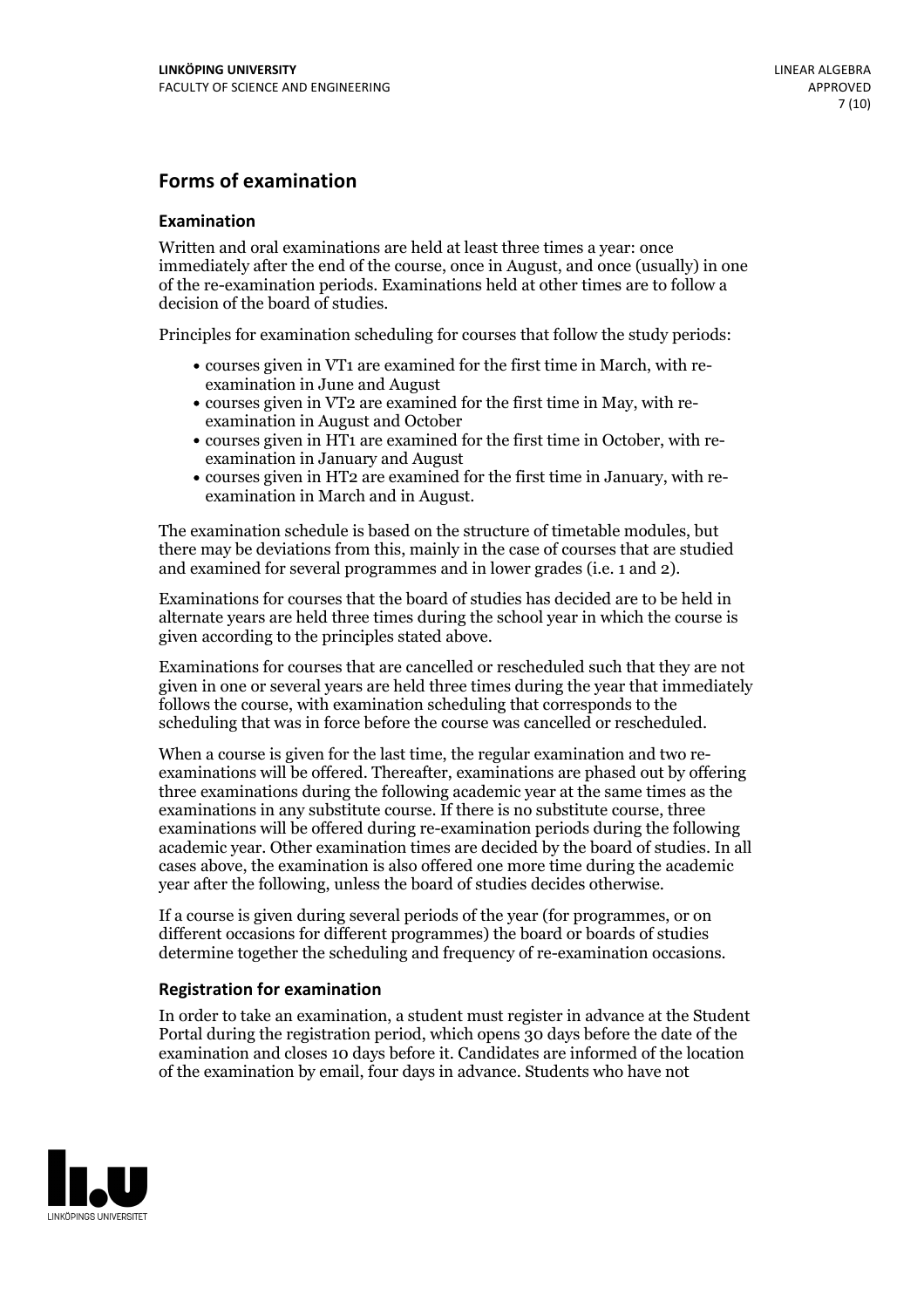registered for an examination run the risk of being refused admittance to the examination, if space is not available.

Symbols used in the examination registration system:

\*\* denotes that the examination is being given for the penultimate time.

\* denotes that the examination is being given for the last time.

#### **Code of conduct for students during examinations**

Details are given in a decision in the university's rule book: http://styrdokument.liu.se/Regelsamling/VisaBeslut/622682.

#### **Retakes for higher grade**

Students at the Institute of Technology at LiU have the right to retake written examinations and computer-based examinations in an attempt to achieve a higher grade. This is valid for all examination components with code "TEN" and "DAT". The same right may not be exercised for other examination components, unless otherwise specified in the course syllabus.

A retake is not possible on courses that are included in an issued degree diploma.

#### **Retakes of other forms of examination**

Regulations concerning retakes of other forms of examination than written examinations and computer-based examinations are given in the LiU guidelines

http://styrdokument.liu.se/Regelsamling/VisaBeslut/917592.

#### **Plagiarism**

For examinations that involve the writing of reports, in cases in which it can be assumed that the student has had access to other sources (such as during project work, writing essays, etc.), the material submitted must be prepared in accordance with principles for acceptable practice when referring to sources (references or quotations for which the source is specified) when the text, images, ideas, data,  $\vec{e}$  etc. of other people are used. It is also to be made clear whether the author has reused his or her own text, images, ideas, data, etc. from previous examinations, such as degree projects, project reports, etc. (this is sometimes known as "self- plagiarism").

A failure to specify such sources may be regarded as attempted deception during examination.

#### **Attempts to cheat**

In the event of <sup>a</sup> suspected attempt by <sup>a</sup> student to cheat during an examination, or when study performance is to be assessed as specified in Chapter <sup>10</sup> of the Higher Education Ordinance, the examiner is to report this to the disciplinary board of the university. Possible consequences for the student are suspension from study and a formal warning. More information is available at https://www.student.liu.se/studenttjanster/lagar-regler-rattigheter?l=en.

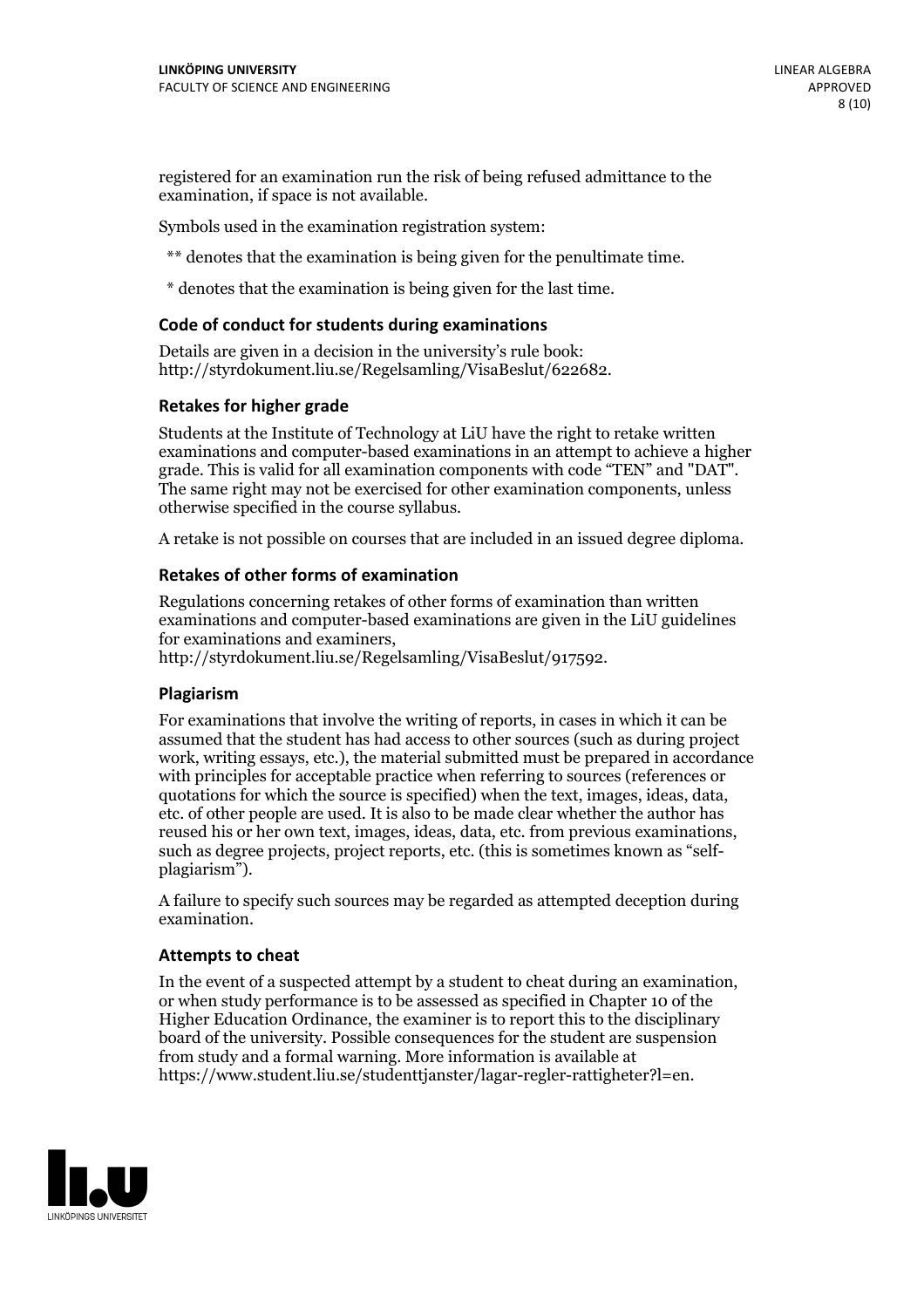#### **Grades**

The grades that are preferably to be used are Fail (U), Pass (3), Pass not without distinction  $(4)$  and Pass with distinction  $(5)$ .

- 1. Grades U, 3, 4, 5 are to be awarded for courses that have written
- examinations. 2. Grades Fail (U) and Pass (G) may be awarded for courses with <sup>a</sup> large degree of practical components such as laboratory work, project work and group work. 3. Grades Fail (U) and Pass (G) are to be used for degree projects and other
- independent work.

#### **Examination components**

- 
- 1. Grades U, 3, 4, <sup>5</sup> are to be awarded for written examinations (TEN). 2. Examination components for which the grades Fail (U) and Pass (G) may be awarded are laboratory work (LAB), project work (PRA), preparatory written examination (KTR), oral examination (MUN), computer-based
- examination (DAT), home assignment (HEM), and assignment (UPG). 3. Students receive grades either Fail (U) or Pass (G) for other examination components in which the examination criteria are satisfied principally through active attendance such as other examination (ANN), tutorial group
- (BAS) or examination item (MOM). 4. Grades Fail (U) and Pass (G) are to be used for the examination components Opposition (OPPO) and Attendance at thesis presentation (AUSK) (i.e. part of the degree project).

For mandatory components, the following applies: If special circumstances prevail, and if it is possible with consideration of the nature of the compulsory component, the examiner may decide to replace the compulsory component with another equivalent component. (In accordance with the LiU Guidelines for education and examination for first-cycle and second-cycle education at Linköping University, http://styrdokument.liu.se/Regelsamling/VisaBeslut/917592).

For written examinations, the following applies: If the LiU coordinator for students with disabilities has granted a student the right to an adapted examination for a written examination in an examination hall, the student has the right to it. If the coordinator has instead recommended for the student an adapted examination or alternative form of examination, the examiner may grant this if the examiner assesses that it is possible, based on consideration of the course objectives. (In accordance with the LiU Guidelines for education and examination for first-cycle and second-cycle education at Linköping University, http://styrdokument.liu.se/Regelsamling/VisaBeslut/917592).

The examination results for a student are reported at the relevant department.

### **Regulations (applyto LiU in its entirety)**

The university is a government agency whose operations are regulated by